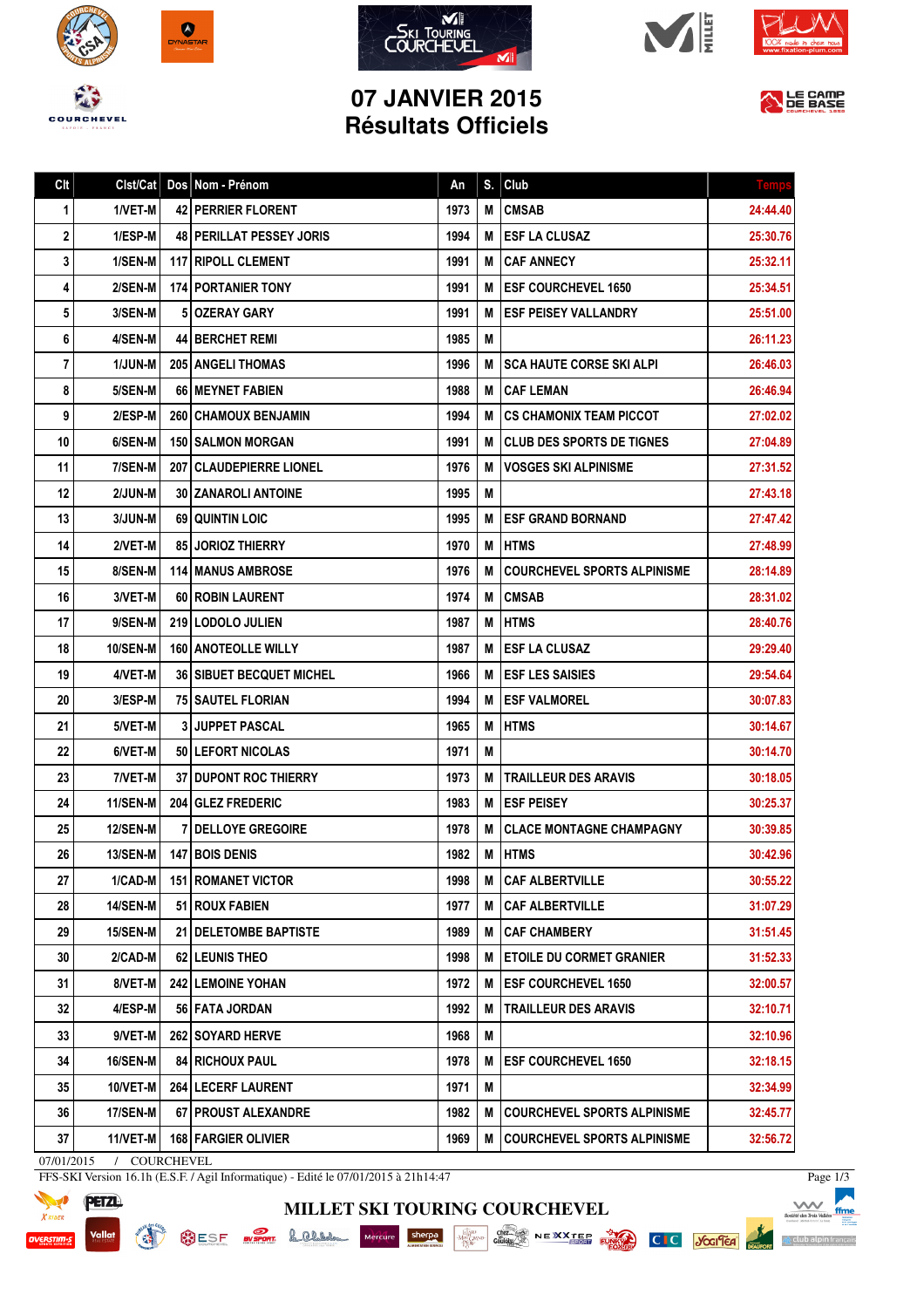| Clt | Clst/Cat        | Dos Nom - Prénom                | An   | S. | Club                                  | <b>Temps</b> |
|-----|-----------------|---------------------------------|------|----|---------------------------------------|--------------|
| 38  | 18/SEN-M        | 244 BADE BENJAMIN               | 1991 | M  | <b>ESF COURCHEVEL 1550</b>            | 32:58.49     |
| 39  | 12/VET-M        | 179 DZHAMIL ASFARI              | 1972 | M  |                                       | 33:08.97     |
| 40  | 13/VET-M        | <b>28 I USANNAZ JEAN NOEL</b>   | 1970 | M  | <b>ESF COURCHEVEL 1550</b>            | 33:15.08     |
| 41  | 14/VET-M        | <b>80 GERAUD XAVIER</b>         | 1972 | M  | <b>CAF ALBERTVILLE</b>                | 33:24.22     |
| 42  | 19/SEN-M        | <b>23   ANXIONNAZ FLORIAN</b>   | 1985 | M  | <b>CLUB ESCALADE LA CHAPELLE DU B</b> | 33:32.52     |
| 43  | 15/VET-M        | <b>112 HENNE STEPHANE</b>       | 1969 | M  |                                       | 33:45.91     |
| 44  | 16/VET-M        | <b>72 BALBO STEPHANE</b>        | 1970 | M  | <b>CAF ALBERTVILLE</b>                | 34:00.94     |
| 45  | 5/ESP-M         | 55 COUDERC ELIE                 | 1993 | M  |                                       | 34:14.32     |
| 46  | <b>20/SEN-M</b> | 172 JEANNIN ARNAUD              | 1980 | M  | <b>ETOILE DU CORMET GRANIER</b>       | 34:37.38     |
| 47  | <b>21/SEN-M</b> | <b>145 DUCHENE VINCENT</b>      | 1983 | M  |                                       | 34:38.84     |
| 48  | <b>22/SEN-M</b> | 140 CORNU SULIVAN               | 1984 | Μ  |                                       | 34:43.27     |
| 49  | 1/VET-F         | <b>24 LATHURAZ VERONIQUE</b>    | 1968 | F  |                                       | 35:02.91     |
| 50  | <b>23/SEN-M</b> | 273 POAL BAPTISTE               | 1979 | M  |                                       | 35:04.35     |
| 51  | 17/VET-M        | 275 CHEVALLIER LAURENT          | 1971 | M  | <b>CAF ALBERTVILLE</b>                | 35:06.92     |
| 52  | 1/SEN-F         | <b>272 LE ROUX CHARLOTTE</b>    | 1990 | F  | <b>ESF GRAND BORNAND</b>              | 35:11.53     |
| 53  | 2/VET-F         | <b>17 BAU GERALDINE</b>         | 1970 | F  |                                       | 35:23.45     |
| 54  | 3/VET-F         | <b>200 GACHET CHRISTINE</b>     | 1971 | F  | <b>TEAM ISERE MONTAGNE</b>            | 35:26.11     |
| 55  | 18/VET-M        | 68 SOCQUET MANU                 | 1970 | M  |                                       | 35:30.12     |
| 56  | 19/VET-M        | <b>52 GRAIN FRANCOIS</b>        | 1967 | M  |                                       | 35:41.22     |
| 57  | <b>20/VET-M</b> | <b>POIRIER CHRISTOPHE</b>       | 1961 | M  | <b>LA BELLE MONTAGNE</b>              | 35:43.41     |
| 58  | 21/VET-M        | <b>171 GRANGER JEAN-MARC</b>    | 1962 | M  | <b>CAF VANOISE TARENTAISE</b>         | 35:45.27     |
| 59  | 22/VET-M        | 267 BROCCO FABRICE              | 1968 | M  | <b>CAF ALBERTVILLE</b>                | 35:47.25     |
| 60  | <b>24/SEN-M</b> | <b>73 CASACCIA FILIPPO</b>      | 1984 | M  | <b>MARMALADE SKI</b>                  | 35:48.61     |
| 61  | <b>23/VET-M</b> | 243 ORLOV DMITRY                | 1965 | M  |                                       | 35:49.04     |
| 62  | 24/VET-M        | <b>81 I DOMERGUE BERNARD</b>    | 1958 | M  |                                       | 35:53.02     |
| 63  | 25/VET-M        | 58 GIRARD GREGORY               | 1975 | M  | <b>COURCHEVEL SPORTS ALPINISME</b>    | 36:18.65     |
| 64  | $4/VET-F$       | <b>166 CHAUCHAIX CORINE</b>     | 1975 | F  | <b>ESF ARECHES</b>                    | 36:30.53     |
| 65  | <b>26/VET-M</b> | <b>167   DENCHE PIERRE</b>      | 1972 | M  |                                       | 36:47.95     |
| 66  | <b>25/SEN-M</b> | <b>169 POUPON SYLVAIN</b>       | 1984 | M  |                                       | 37:02.36     |
| 67  | 27/VET-M        | <b>40   MARSHALL KEITH</b>      | 1959 | M  |                                       | 37:08.03     |
| 68  | <b>26/SEN-M</b> | 212 BOUCHER CORENTIN            | 1985 | M  | <b>HTMS</b>                           | 37:12.66     |
| 69  | <b>27/SEN-M</b> | <b>241 I DELANOE MORGAN</b>     | 1980 | M  | <b>ESF COURCHEVEL 1650</b>            | 37:21.44     |
| 70  | <b>28/VET-M</b> | <b>161   SCHWITZGUEBEL RENE</b> | 1959 | M  | <b>TEAM TEYSALPI</b>                  | 37:30.37     |
| 71  | <b>28/SEN-M</b> | <b>148 LE ROUX MATTHIEU</b>     | 1986 | M  | <b>ESF AURON</b>                      | 38:21.11     |
| 72  | <b>29/VET-M</b> | <b>18 CUMMING DAVE</b>          | 1958 | Μ  |                                       | 38:27.59     |
| 73  | 30/VET-M        | 143 DELETOMBE PHILIPPE          | 1958 | M  | <b>CAF CHAMBERY</b>                   | 38:32.42     |
| 74  | <b>29/SEN-M</b> | <b>46   MALAVAL SEBASTIEN</b>   | 1976 | Μ  |                                       | 39:46.55     |
| 75  | 1/CAD-F         | 177 JOLY CHLOE                  | 1998 | F  | <b>CAF ALBERTVILLE</b>                | 39:53.72     |
| 76  | 31/VET-M        | 54 CATELLA NICOLAS              | 1974 | M  | <b>ASM</b>                            | 40:25.74     |
| 77  | 2/SEN-F         | <b>175 POMMAT STEPHANIE</b>     | 1976 | F  |                                       | 41:22.34     |
| 78  | 3/SEN-F         | <b>146 O BRIEN JOANN</b>        | 1983 | F  |                                       | 41:47.47     |
| 79  | 32/VET-M        | 83 BLANC YVES                   | 1969 | M  | <b>ESF COURCHEVEL 1650</b>            | 42:35.66     |

07/01/2015 / COURCHEVEL

FFS-SKI Version 16.1h (E.S.F. / Agil Informatique) - Edité le 07/01/2015 à 21h14:48

Page 2/3